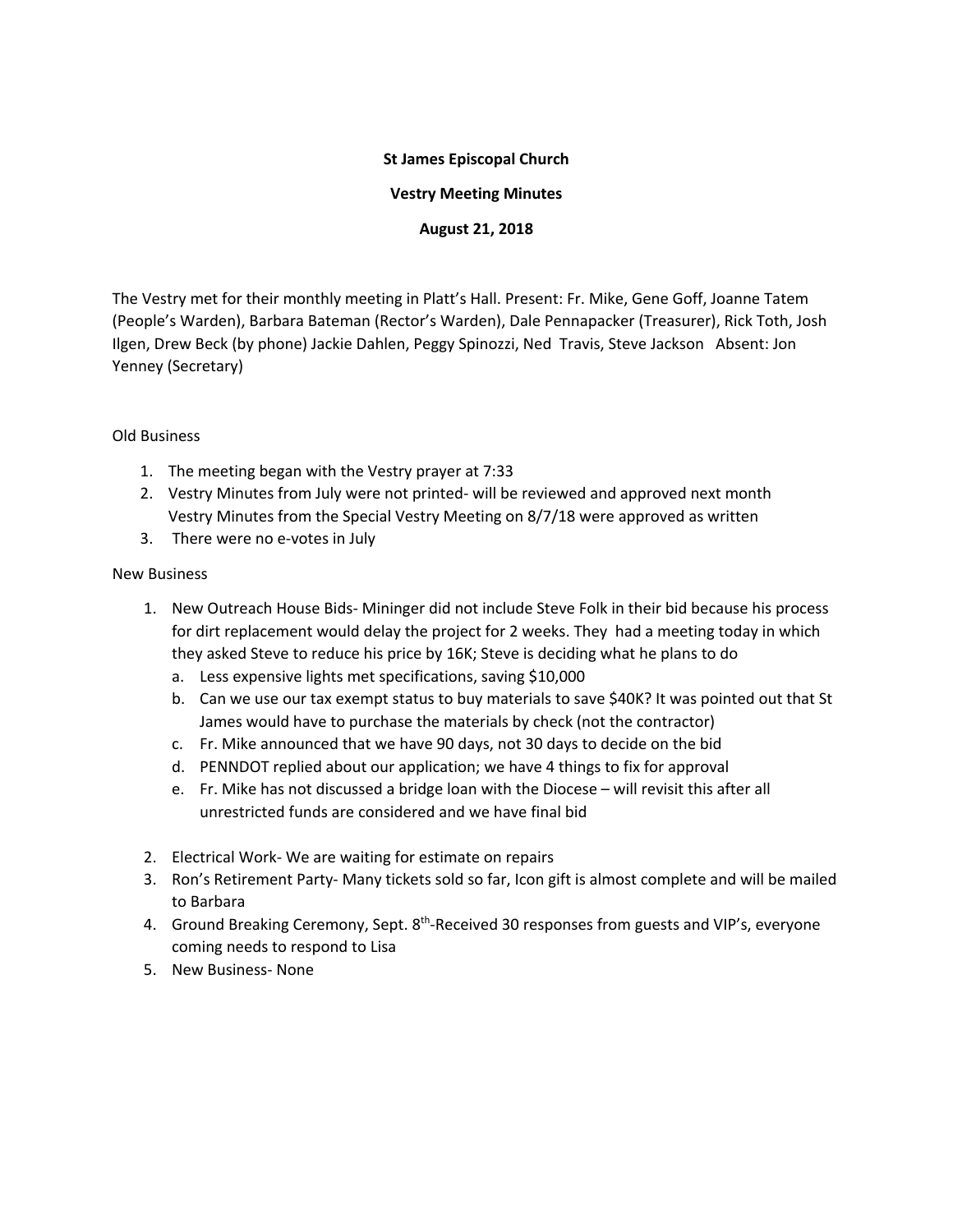## Commission Reports

- 1. Finance-Dale said we have 3 people using VANCO so far- spread the word to increase usage
	- a. Hofsas Estate- We have received initial payment with  $1<sup>st</sup>$  dividend to be in October, We will receive the remainder of principal by the end of the year
	- b. Statement of Operations and Investment Summary for July will be approved in September
- 2. Building and Grounds-Rick's report reviewed July's accomplishments throughout the property
	- a. We discussed and agreed that we would replace the railings in front of the curch with new railings, no price estimate yet
	- b. The church sign at the corner needs work, Bell tower, belfry are upcoming projects
	- c. Fr. Mike noted that it will cost \$3000 to take off pew doors and upgrade all hymnal racks in order to gain 46 seats in the church. This would be done at cost
	- d. Buildings and Grounds Report was accepted
- 3. Communications Drew (by phone) reported that the committee did not meet in July; next meeting is Sept 11
	- a. He discussed changing our phone system for lower cost and greater efficiency , will discuss further with Lisa
	- b. Fr. Mike announced that Lisa, Karen and Barbara wrote a Press Release that will be sent to the Diocese
- 4. Outreach- Jackie noted that there was an Outreach Meeting earlier tonight
	- a. 175 backpacks were distributed, we have some leftover, many were donated
	- b. September will be the last month to give eggs due to cost and our promise to the township that we only give out non-perishable food
	- c. Dale said that there is \$1600 left in Outreach budget
	- d. Barbara suggested contacting Lower Providence Township to partner for some projects
	- e. Fr. Mike reported that a grant was written for financial backing for Patty Packs. The cost of these is greater than the money we now have
	- f. Outreach report was accepted